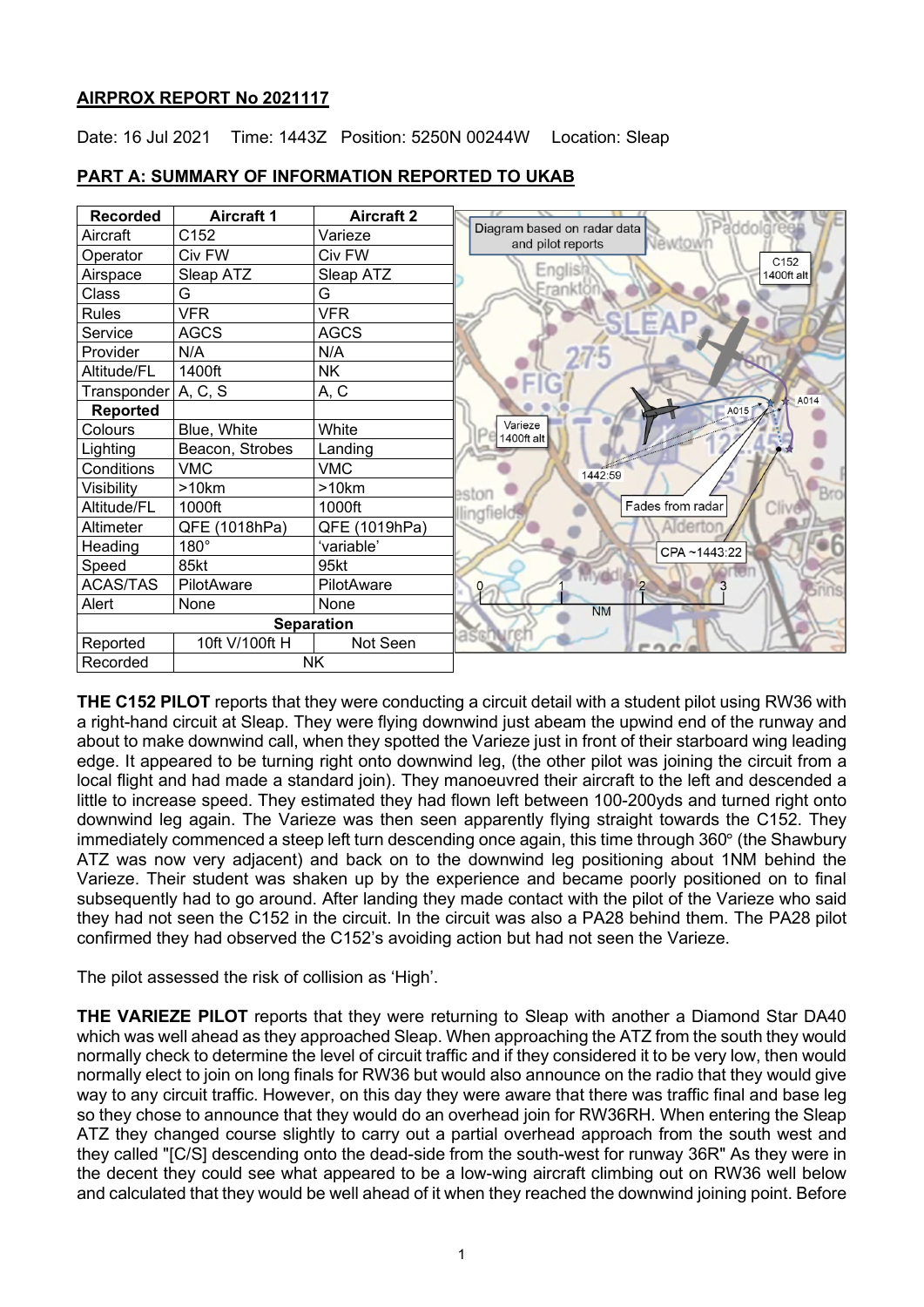they reached the point where they were about to turn downwind they did not see any aircraft to affect them and turned 90° right onto the downwind leg. Shortly after making this turn they called "[C/S] downwind to land RW36 Right" and heard someone call "Aircraft that has just turned downwind, you have iust made me take evasive action to avoid hitting you" (or words to that effect). They apologised to the other pilot and said that they hadn't seen or heard any position calls from them. They continued on the downwind leg. They turned finals for RW36 and called "[C/S] Finals to land 36" " but as they were approaching the runway threshold heard a PA28 pilot call finals 36 but immediately after heard the pilot of [C152 C/S] exchange a few words with this pilot and they appeared to be disputing who had the right of way. After landing they drove down to the Tower and had a reasonably amicable discussion with the PIC Instructor who had been instructing a student in the C152. They admitted that they hadn't seen the C152 but did mention that the other pilot had an advantage as they should have been more aware of the Varieze position, if they had heard the descending dead-side call. They estimated that the C152 position at the time of their call would have been well along the crosswind leg at the time and noted that they had a very bright LED nose landing light switched on permanently. During this conversation outside the clubhouse the pilot of [PA28 C/S] joined in briefly and they recalled that pilot saying that they were visual with the Airprox. This was somewhat confusing because it was the PA28 pilot that called finals first when the Varieze was over the threshold. Prior to that, they did not recall hearing a downwind call. The Varieze aircraft is equipped with the latest version of PilotAware and it was switched on and they were squawking 7000 with Mode C. They would normally pick up any other aircraft with PilotAware or be given a close proximity warning with aircraft that had a Mode C/S transponder switched on but the only aircraft they recalled seeing whilst in the circuit was [DA40 C/S].

**THE SHROPSHIRE AERO CLUB** reports that Sleap operates with an AGO only and as the pilots are required to identify themselves on the radio, and did so, no action was taken by the AGO on this occasion.

## **Factual Background**

The weather at Shawbury was recorded as follows:

METAR EGOS 161420Z 34008KT 9999 FEW030 SCT040 24/17 Q1028 NOSIG RMK BLU BLU=

#### **Analysis and Investigation**

#### **UKAB Secretariat**

Analysis of the NATS radar data showed the two aircraft as they positioned prior to the Airprox, unfortunately the Airprox itself was not visible on the radar. The C152 could be identified on the radar using Mode S data, the Varieze was not Mode S equipped but was identified using pilots' reports. At 1441:36 (Figure 1) the Varieze could be seen on the radar joining from the south as described by the pilot. The C152 was to the north of the airfield, climbing back into the circuit. At Figure 2 the Varieze was crosswind and the C152 was approaching downwind, both aircraft were indicating 1400ft altitude (radar indicated QNH 1026).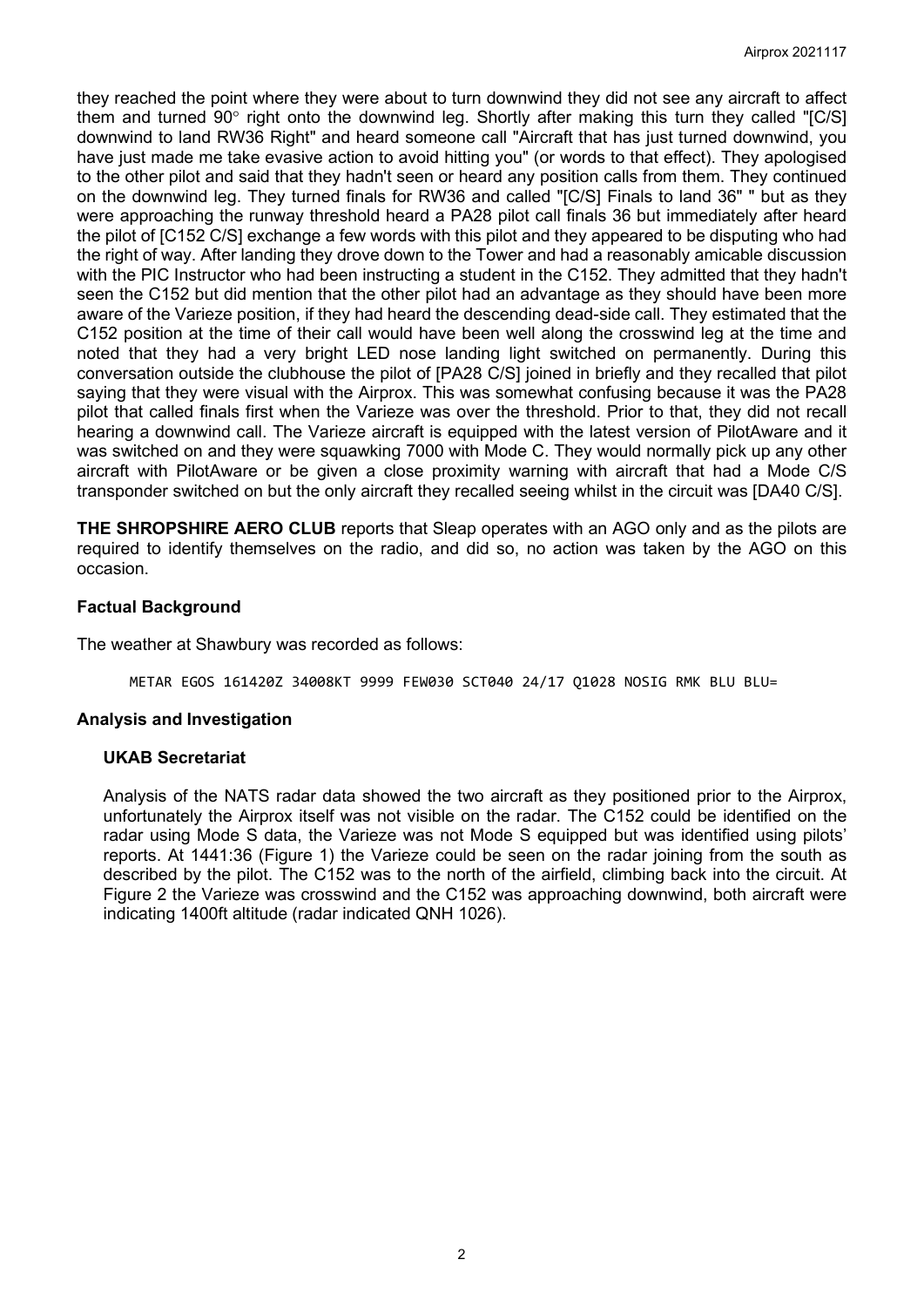

The two aircraft continued on track, closing to a separation of 200ft and 0.3NM (Figure 3), however on the next radar sweep the radar track of the C152 was subject to 'jitter', possibly because the C152 had taken the first set of avoiding action as described in their report. By the following sweep the Varieze had faded from radar (Figure 4).



Figure 3: 1442:57 Figure 4: 1443:10

The C152 continued on track for a while before manoeuvring at 1443:45 (Figure 5), at which point the radar track of the C152 jittered again, but the C152 appeared to make a 360° turn, therefore it is likely that the Airprox occurred at this time. The Varieze could not be seen again until 1444:04 at which point an SSR-only track appeared ahead of the C152, this track continued to make an approach and was therefore likely to have been the Varieze reappearing on radar (Figure 6).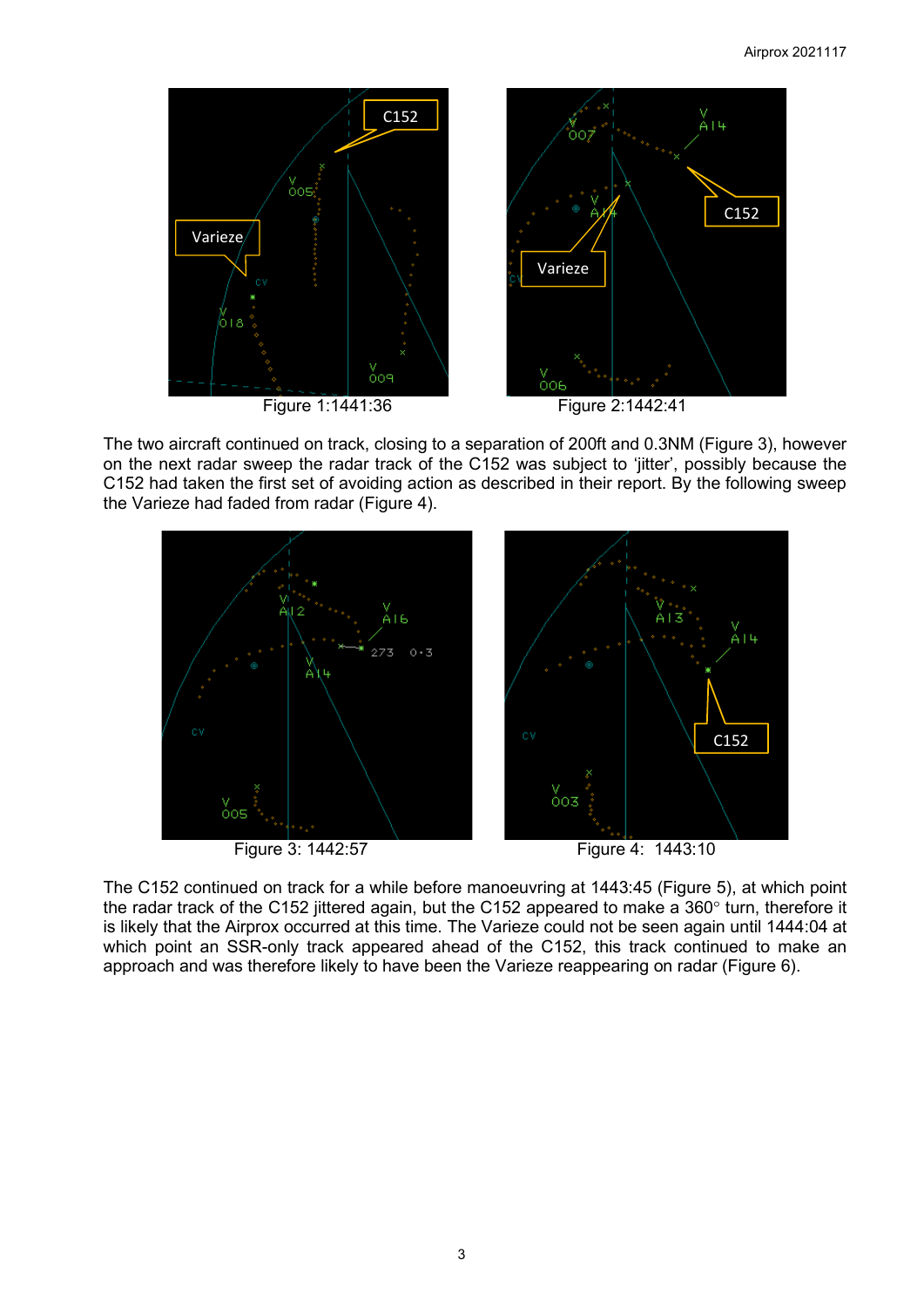

The Sleap AIP entry states:

Fixed wing aircraft to arrive using a standard 2000 ft QFE overhead join into the fixed wing circuit.

The C152 and Varieze pilots shared an equal responsibility for collision avoidance and not to operate in such proximity to other aircraft as to create a collision hazard.<sup>[1](#page-3-0)</sup> An aircraft operated on or in the vicinity of an aerodrome shall conform with or avoid the pattern of traffic formed by other aircraft in operation. [2](#page-3-1)

#### **Summary**

An Airprox was reported when a C152 and a Varieze flew into proximity in the Sleap visual circuit at around 1443Z on Friday 16<sup>th</sup> July 2021. Both pilots were operating under VFR in VMC, neither pilot was in receipt of an ATS.

## **PART B: SUMMARY OF THE BOARD'S DISCUSSIONS**

Information available consisted of reports from both pilots and radar photographs/video recordings. Relevant contributory factors mentioned during the Board's discussions are highlighted within the text in bold, with the numbers referring to the Contributory Factors table displayed in Part C.

The Board first looked at the actions of the C152 pilot. Members noted that this was an instructional visual circuit flight and commented that this generally requires a high degree of instructional input and consequently a high cockpit workload, therefore they commended the C152 pilot for not becoming distracted and seeing the Varieze in time to take action. The pilot had heard the Varieze calling to join and so could rightly have expected it to fit in around the circuit already formed by the C152. Having taken action once to avoid the Varieze, as they continued downwind they were concerned by the proximity of the other aircraft (**CF6**), decided to take further avoiding action and this time performed a 360° orbit in order to remain clear. Noting that both aircraft were fitted with a PilotAware, members could not say why neither alerted (**CF4**).

Turning to the Varieze pilot, they had called on the frequency to announce their intention to join in the overhead. However, members noted that rather than flying into the overhead at 2000ft and using the descent to ensure that they had visual contact with all circuit traffic, the pilot performed an abbreviated join, descending deadside and turning crosswind at circuit height (**CF1**). In doing so, they may not have allowed enough time to hear any circuit calls, visually assess the situation from above and consequently ensure that they were aware of the relative positions and intentions of all aircraft in the pattern. As they

<span id="page-3-1"></span>

<span id="page-3-0"></span><sup>&</sup>lt;sup>1</sup> (UK) SERA.3205 Proximity.<br><sup>2</sup> (UK) SERA.3225 Operation on and in the Vicinity of an Aerodrome.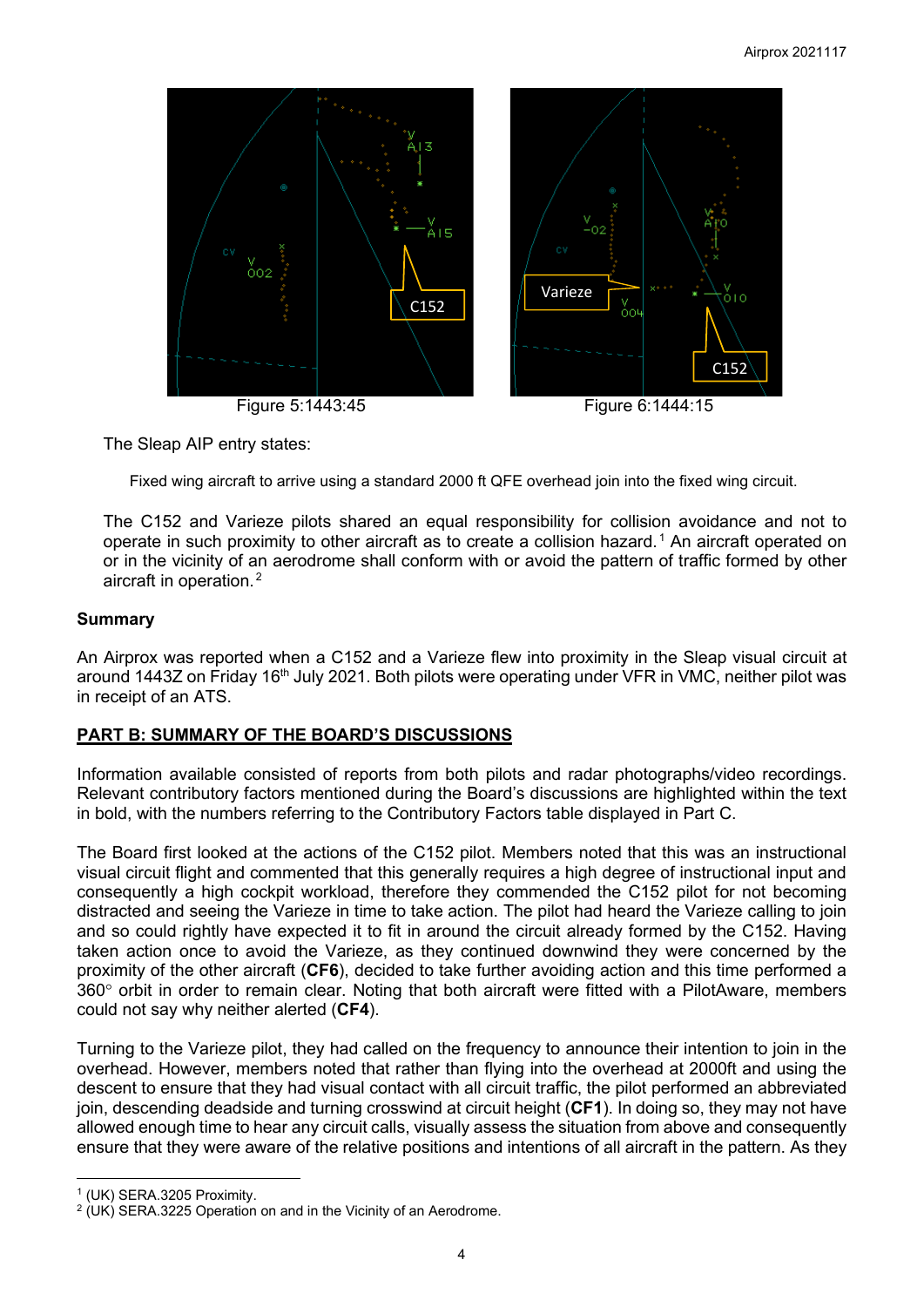turned crosswind they reported seeing an aircraft climbing out, which members thought was probably the PA28 behind the C152, but did not have any situational awareness that the C152 was approaching downwind (**CF3**). Without knowing that the C152 was there, the pilot was not able to conform with the visual circuit pattern of traffic (**CF2**) and in fact did not see the C152 at all and were not aware that the other pilot had taken avoiding action until they called on the frequency (**CF5**).

Finally, in assessing the risk, members took into consideration both pilots reports and the radar data available. It was unfortunate that the actual Airprox had not been captured by the radar, but members were content that they had enough information to assess the risk. Given that the Varieze pilot did not see the C152 at all they quickly agreed that safety had been much reduced; Risk Category B (**CF7**).

# **PART C: ASSESSMENT OF CONTRIBUTORY FACTORS AND RISK**

## Contributory Factors:

|                | 2021117                                          |                                                                |                                                                                                                                |                                                                                          |  |  |  |  |  |  |  |
|----------------|--------------------------------------------------|----------------------------------------------------------------|--------------------------------------------------------------------------------------------------------------------------------|------------------------------------------------------------------------------------------|--|--|--|--|--|--|--|
| <b>CF</b>      | <b>Factor</b>                                    | <b>Description</b>                                             | <b>ECCAIRS Amplification</b>                                                                                                   | <b>UKAB Amplification</b>                                                                |  |  |  |  |  |  |  |
|                | <b>Flight Elements</b>                           |                                                                |                                                                                                                                |                                                                                          |  |  |  |  |  |  |  |
|                |                                                  | <b>• Tactical Planning and Execution</b>                       |                                                                                                                                |                                                                                          |  |  |  |  |  |  |  |
| 1              | Human<br>Factors                                 | • Action Performed Incorrectly                                 | Events involving flight crew<br>performing the selected action<br>incorrectly                                                  | Incorrect or ineffective execution                                                       |  |  |  |  |  |  |  |
| $\overline{2}$ | Human<br>Factors                                 | • Monitoring of Environment                                    | Events involving flight crew not to<br>appropriately monitoring the<br>environment                                             | Did not avoid/conform with the pattern<br>of traffic already formed                      |  |  |  |  |  |  |  |
|                |                                                  | • Situational Awareness of the Conflicting Aircraft and Action |                                                                                                                                |                                                                                          |  |  |  |  |  |  |  |
| 3              | Contextual                                       | • Situational Awareness and<br><b>Sensory Events</b>           | Events involving a flight crew's<br>awareness and perception of<br>situations                                                  | Pilot had no, late or only generic,<br><b>Situational Awareness</b>                      |  |  |  |  |  |  |  |
|                |                                                  | <b>• Electronic Warning System Operation and Compliance</b>    |                                                                                                                                |                                                                                          |  |  |  |  |  |  |  |
| 4              | Human<br>• Response to Warning System<br>Factors |                                                                | An event involving the incorrect<br>response of flight crew following<br>the operation of an aircraft warning<br>system        | CWS misinterpreted, not optimally<br>actioned or CWS alert expected but<br>none reported |  |  |  |  |  |  |  |
|                | • See and Avoid                                  |                                                                |                                                                                                                                |                                                                                          |  |  |  |  |  |  |  |
| 5              | Human<br>Factors                                 | • Monitoring of Other Aircraft                                 | Events involving flight crew not fully<br>monitoring another aircraft                                                          | Non-sighting or effectively a non-<br>sighting by one or both pilots                     |  |  |  |  |  |  |  |
| 6              | Human<br>Factors                                 | • Perception of Visual<br>Information                          |                                                                                                                                | Pilot was concerned by the proximity of<br>the other aircraft                            |  |  |  |  |  |  |  |
| $\mathbf x$    | • Outcome Events                                 |                                                                |                                                                                                                                |                                                                                          |  |  |  |  |  |  |  |
| 7              | Contextual                                       | • Near Airborne Collision with<br>Aircraft                     | An event involving a near collision<br>by an aircraft with an aircraft,<br>balloon, dirigible or other piloted<br>air vehicles |                                                                                          |  |  |  |  |  |  |  |

## Degree of Risk: B.

## Safety Barrier Assessment<sup>[3](#page-4-0)</sup>

In assessing the effectiveness of the safety barriers associated with this incident, the Board concluded that the key factors had been that:

<span id="page-4-0"></span><sup>&</sup>lt;sup>3</sup> The UK Airprox Board scheme for assessing the Availability, Functionality and Effectiveness of safety barriers can be found on the [UKAB Website.](http://www.airproxboard.org.uk/Learn-more/Airprox-Barrier-Assessment/)